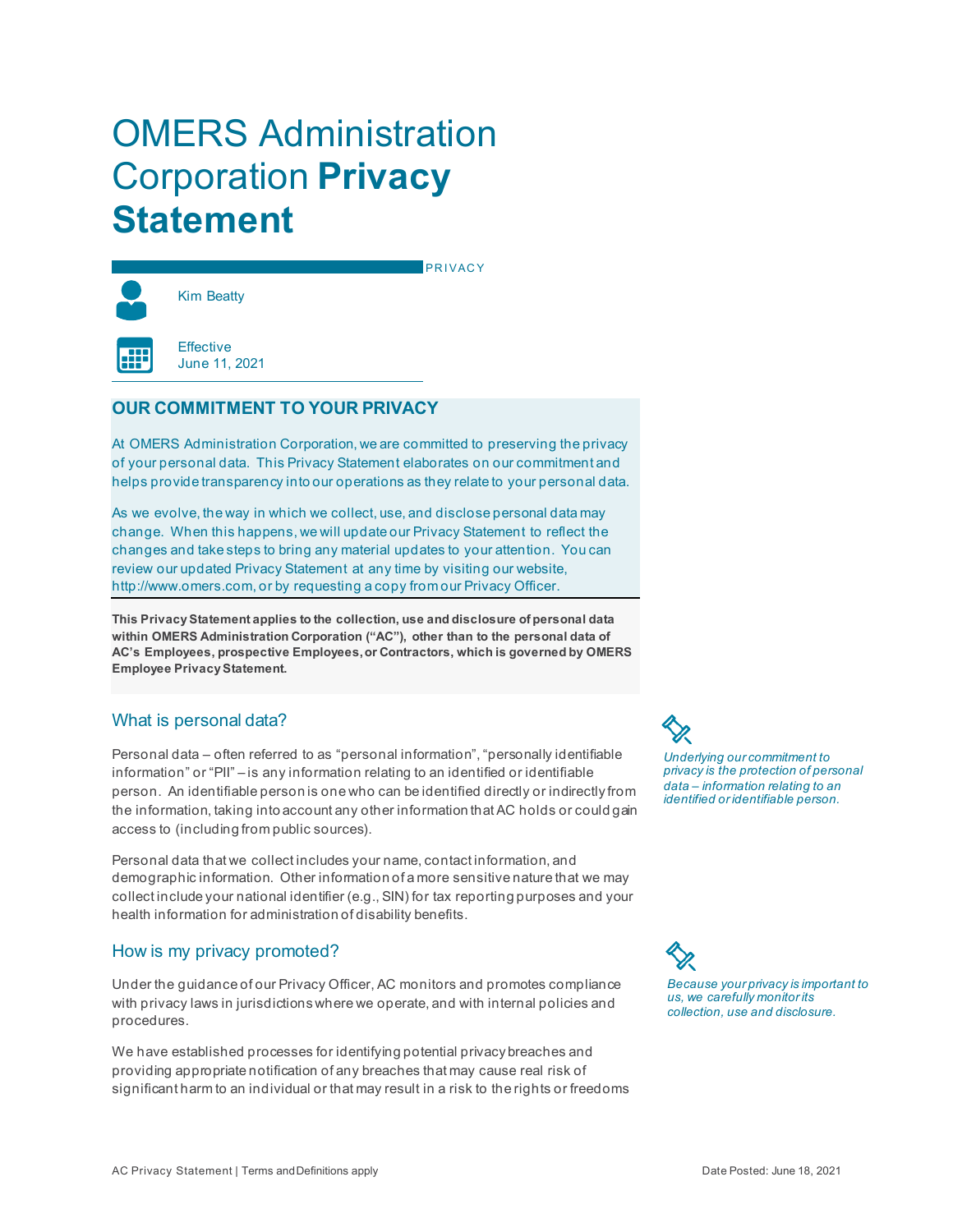of an individual. Where required by law, we will provide such notification without undue delay to affected individuals and/or any relevant supervisory authorities.

## Why is personal data collected and what is it used for?

Knowing you helps us understand your needs, allowing us to communicate effectively, and provide you with the services you want. Reasons we collect and use your personal data include the following purposes (the "identified purposes"):

- generally administering the OMERS Pension Plans;
- facilitating business transactions, including evaluating, effecting, monitoring, and managing investments;
- establishing and maintaining member and stakeholder relationships;
- paying pensions and other benefits to members, spouses, survivors, and others;
- providing you with the services you have requested or that you may be interested in;
- communicating with stakeholders, including employers;
- researching, developing, managing, protecting, and improving our services;
- conducting and recording feedback collected from surveys or interviews and analyzing responses to provide us with insights on our operations;
- tracking website usage, transaction history and patterns, for the purposes of market research and/or providing tailored messages;
- investigating specific transactions or patterns of transactions to detect unauthorized or illegal activities;
- maintaining appropriate records;
- evaluating, establishing, and maintaining commercial relationships and fulfilling contractual obligations;
- monitoring and strategic oversight of our portfolio companies;
- facilitating safety and security;
- performing functions required or authorized by law, including meeting our statutory objects; and
- for any other purpose to which you consent.

Data collection and use practices may vary from jurisdiction to jurisdiction. For more details on how personal data is collected or used in your jurisdiction contact our Privacy Officer.

# Is consent needed for collection, use and disclosure of my personal data?

While we strive to be transparent in our collection, use and disclosure of personal data, consent will not always be directly obtained.

*We collect, use, and disclose personal data to serve you better and to fulfill our obligations to you and under the law.*

*We may combine personal data that we have about you and apply advanced analytics such as content and sentiment analysis to that data to derive insights that will help us to* 

*improve our services.*

*The type of personal data we collect about you and the reason for the collection will depend on how you interact with us.*

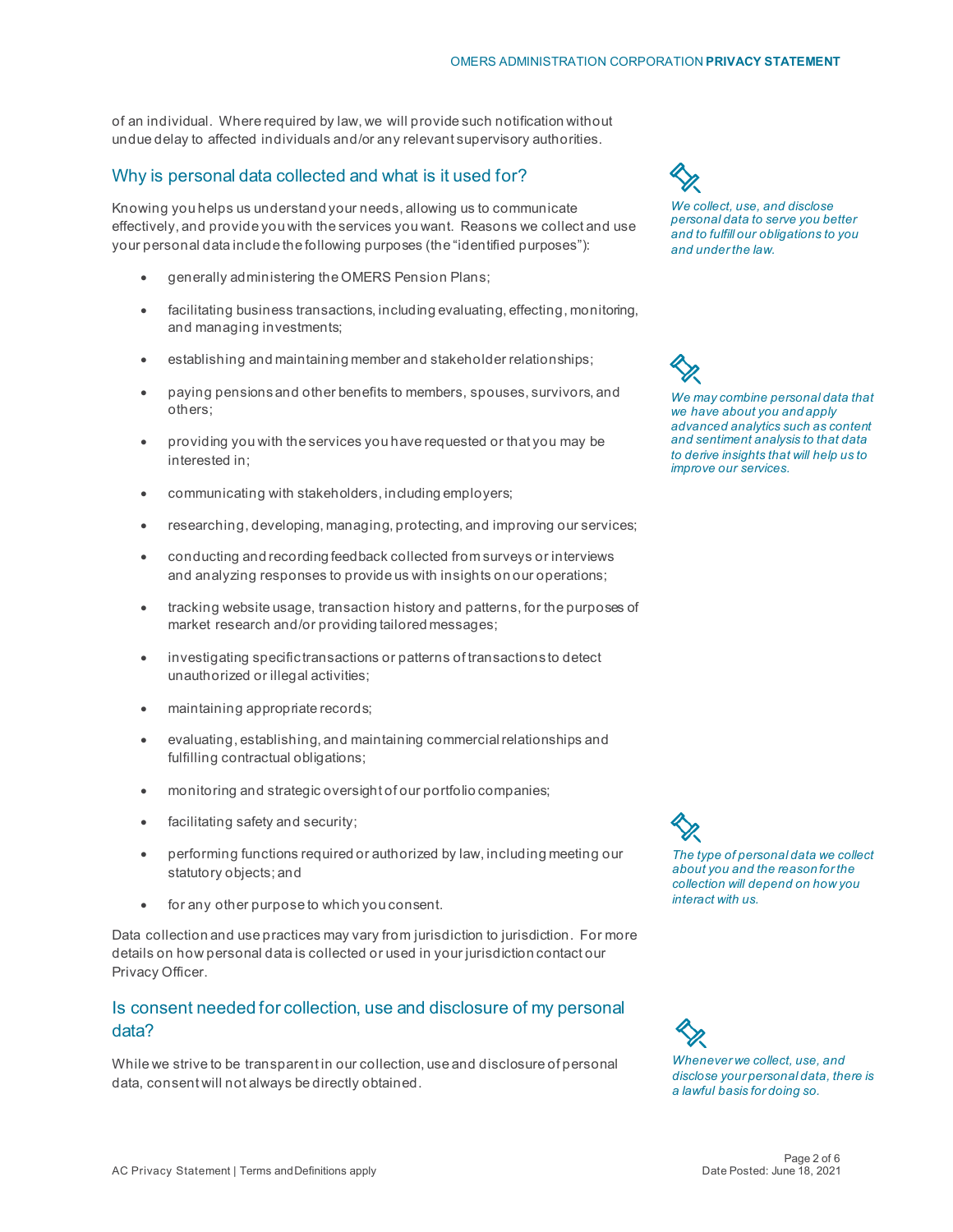However, we will only collect and use your personal data as reasonably necessary for the identified purposes, and only do so where there is a lawful basis. Sometimes this will be on the basis of consent. At other times it will be on the basis of a contractual obligation, legal obligation, our legitimate interests, or vital interests, but in each case only to the extent necessary to fulfill that obligation or interest.

Where we do obtain your consent, subject to legal requirements, it can be withdrawn for AC's collection, use or disclosure of your personal data by notifying our Privacy Officer in writing. If you withdraw your consent, this does not affect the lawfulness of any processing that we carried out prior to that withdrawal. Once we have received notification that you have withdrawn your consent, we will no longer process your personal data for the purpose or purposes you originally agreed to, unless we have another legitimate basis for doing so in law.

We have set out below further information on our collection, use and disclosure of personal data.

#### **Information You Provide to Us:**

Our use of information you provide to us may include sharing it with our affiliates and service providers who assist us with our business operations. Some of the categories of service providers we use include: information technology providers (such as cloud hosting services and software services), professional services providers (such as auditors and consultants), engagement and marketing service providers (such as online analytics service providers and marketing agencies), and financial service providers (such as banks and payment service providers). If our affiliates and service providers handle personal information on our behalf, they are required to protect that personal information and to use it only to provide the services we request.

If you provide us, our service providers, or our agents with personal data about another person, you represent that you have all necessary authority and/or have obtained all necessary consents from that individual to enable us to collect, use and disclose that personal data.

#### **Pension Plan Administration:**

When you enroll in the OMERS Pension Plans, we necessarily have to collect and use your personal information for their administration and may share your personal information with others for this purpose.

As an example, if we are trying to locate you due to out-of-date contact information, we may share your name, date of birth, last known address, and other out-of-date contact information with third parties who provide locator services. When dealing with government entities (such as the Canada Revenue Agency) we may also share your SIN, which they will use in order to identify you.

We may also share information with other pension plan administrators to facilitate transfer of assets and to determine eligibility for transfer.

#### **Disclosure of Information to Employers for Other Purposes:**

The OMERS Pension Plans form part of your overall employment relationship with your employer. Unlike most private sector pension plans, employers who participate in the OMERS Pension Plans do not always have information about member pension accruals, and benefit entitlements that they may require for workforce and succession planning purposes, and for the purpose of other employment related benefit plans such as long term disability plans and insurance plans. As such, in

*We collect, use, and disclose your personal information in the course of pension plan administration.*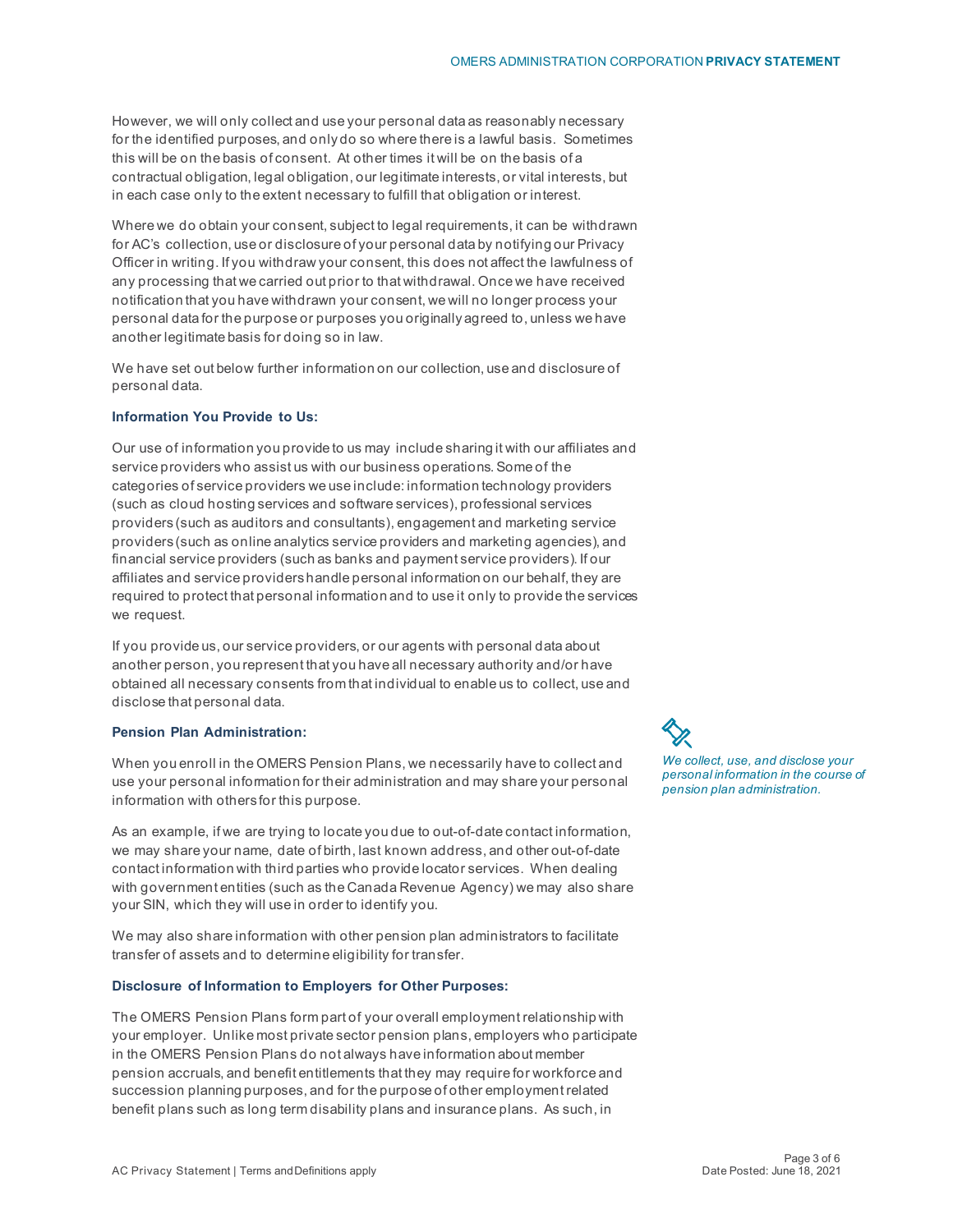addition to sharing information for the purposes of pension plan administration, we may share information about a member's hire date, enrolment date, total accrued service, unreduced early retirement date, and pension amounts after retirement (including disability pensions), solely for workforce and succession planning purposes and for the purposes of administering other employer benefit programs in which you are enrolled. Members who prefer that this information not be shared may send a written "opt out" request to our Privacy Officer.

#### **Website:**

Use of our website is subject to our policies and procedures.

Through our website, we may place a text file called a "cookie" in the browser directory of your computer's hard drive. Acookie is a small piece of information that a website can store on a web browser and later retrieve. The cookie cannot be read by any website other than the one that set up the cookie. Most browsers can be set to reject all cookies. If you choose to modify your browser in this manner, some pages of our website may not function optimally, and you may not be able to use all features of our website in the future.

Our website often provides links to websites that are operated by third parties not under our control. This Privacy Statement does not describe the privacy policies of any third-party websites or their privacy practices. AC is not responsible for how such third parties collect, use, or disclose your personal data, so it is important to familiarize yourself with their privacy policies before providing them with your personal data.

### **Video Surveillance:**

For safety and security reasons, we may use video surveillance technologies at our properties to monitor the public areas of those properties as well as internal meeting rooms.

We may disclose video surveillance footage to law enforcement or other government agencies where we believe such disclosure is: (i) permitted or required by law; (ii) necessary to protect our properties, visitors, customers or employees; or (iii) reasonable in connection with a law enforcement investigation.

#### **Business Transactions:**

We strive to limit collection, use and disclosure of personal data in the course of transactions, and do not exchange client lists as a matter of course. However, where reasonably necessary for business transactions, we may collect personal data from, or disclose personal data to third parties. This may include information for background checks (including criminal and credit checks), or for proposed or actual purchase, sale (including a liquidation, realization, foreclosure or repossession), lease, merger, amalgamation or any other type of acquisition, disposal, transfer, conveyance, financing or investment.

## **Regulated Disclosures:**

Where permitted or required by the law, we may disclose your personal data to government agencies in accordance with their statutory authority.

## Where is my personal data stored and how long is it retained?

We and our service providers and agents may store or access your personal data outside of the jurisdiction in which it has previously been collected, used, or

*For safety and security purposes, we use video surveillance on our properties.*

*We strive to limit collection, use and disclosure of personal data in the course of transactions.*

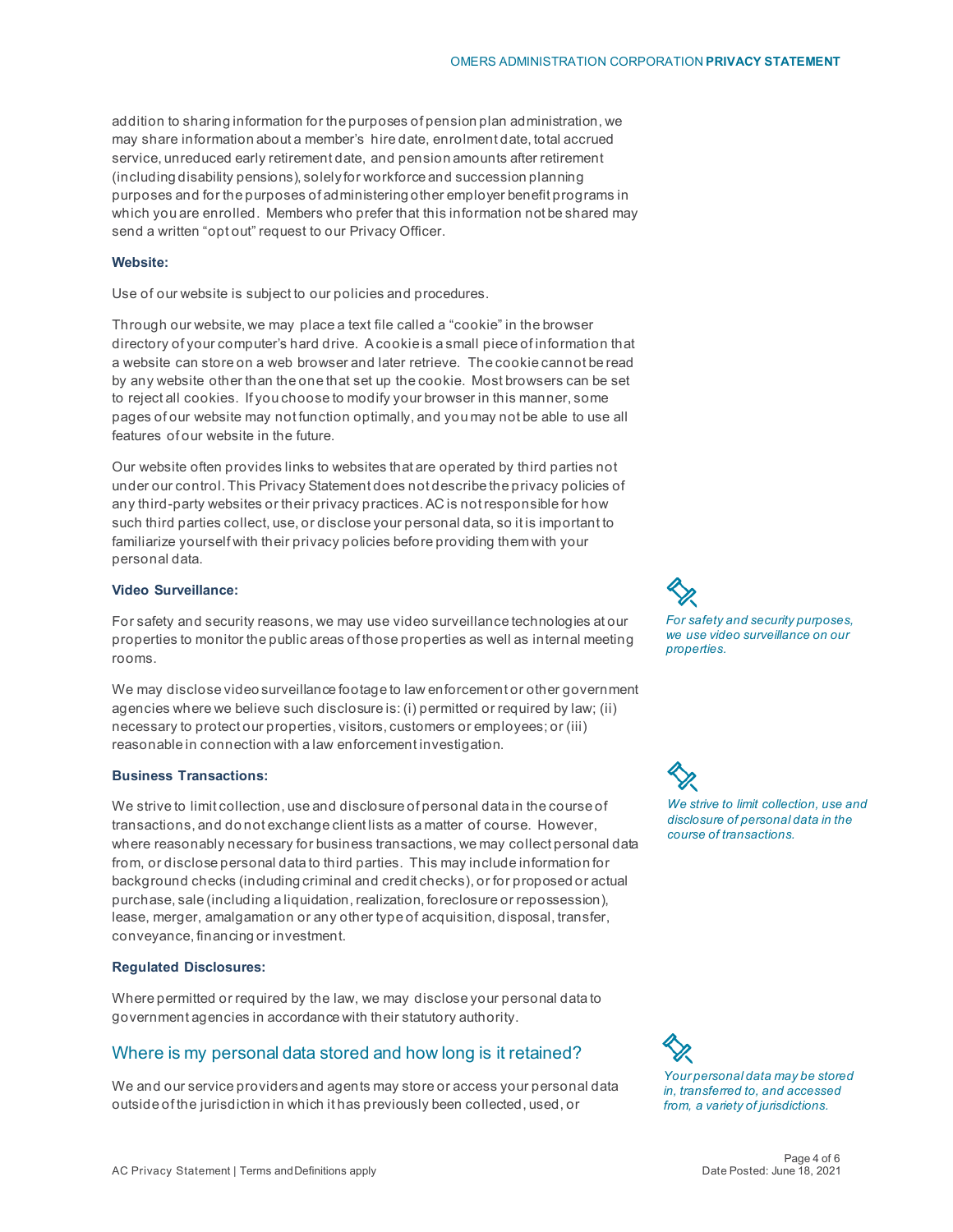disclosed. For example, personal data collected in Ontario may be transferred outside of Ontario and/or Canada. Similarly, personal data collected within the European Economic Area ("EEA") or the UK may be transferred to, and stored at, a destination within or outside of that area. When such transfer takes place, it may also be processed by staff operating outside of the jurisdiction who work for us or for one of our service providers.

When this transfer takes place, personal data may be subject to the laws of those other jurisdictions, and in certain circumstances, the courts, law enforcement agencies, regulatory agencies or security authorities in those other jurisdictions may be entitled to access your personal data. However, we will always ensure that your personal data is adequately protected and transferred in compliance with applicable privacy laws. Further information is available on request from our Privacy Officer.

We retain personal data for only as long as it is needed to fulfill the identified purposes or as may be required to comply with applicable laws. To determine the appropriate retention period for personal data, we consider the amount, nature, and sensitivity of the personal data, the potential risk of harm from unauthorized use or disclosure of your personal data, the purposes for which we process your personal data and whether we can achieve those purposes through other means, and the applicable legal requirements.

In some circumstances we may anonymize your personal data so that it can no longer be associated with you, in which case we may use such data without further notice to you.

# How is my personal data kept safe?

Whether in electronic or paper-based format, we implement appropriate technical and organizational measures to ensure an appropriate level of security, keeping in mind the nature, scope, context and purpose of processing, cost, and the potential risk to you. We use industry standard technology and efforts to safeguard your personal data from loss, theft, and unauthorized access, use or disclosure. These include secure servers and firewalls. Physical access to those areas where information is gathered, processed, or stored is restricted to authorized employees who require the information to perform a specific function. Appropriate controls are in place over computer systems and data processing procedures and these controls are reviewed on an ongoing basis to ensure compliance with our security and privacy requirements.

We require our service providers and agents to protect personal data processed on our behalf.

## How can I access, correct, transfer or delete my personal data?

We try to ensure that the personal data we collect about you is accurate, complete and up-to-date. However, we rely on you to provide accurate information in the first instance, and to notify us when there is a change in your personal data. In certain circumstances we may verify personal data or obtain additional personal data through third parties.

In some jurisdictions, you have a right to access, correct, transfer or delete your personal data in our possession or control, or to object to our processing of your personal data. This may be done by writing or emailing our Privacy Officer.



*We use a variety of mechanisms – including technical and organizational measures – to help keep your personal data secure.*

*We rely on you to help us keep our records accurate but may occasionally seek external verification.*